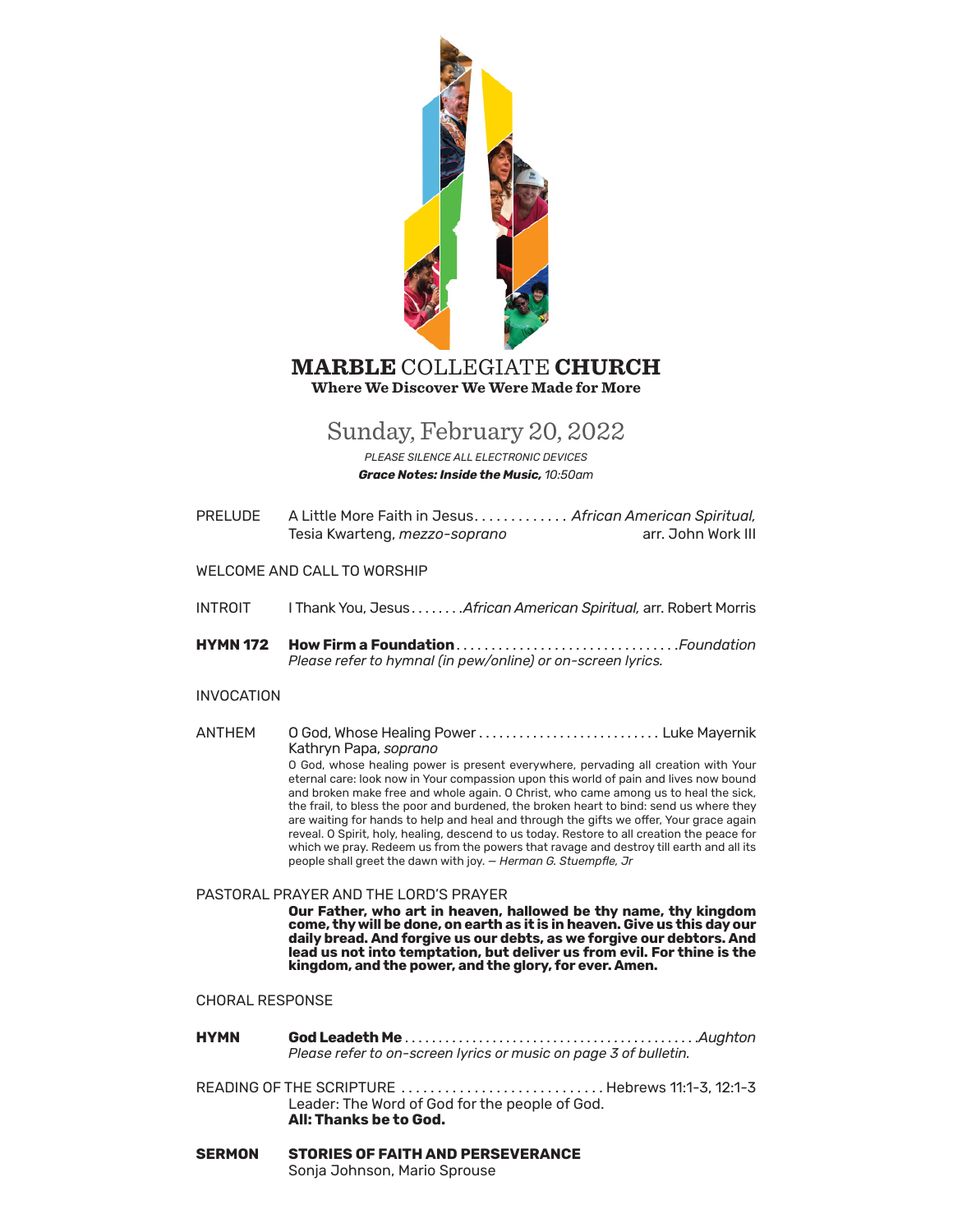**I will make the darkness light before thee, What is wrong I'll make it right before thee, All thy battles I will fight before thee, And the high place I'll bring down.**

*Refrain: When thou walkest by the way I'll lead thee, On the fatness of the land I'll feed thee, And a mansion in the sky I'll deed thee, And the high place I'll bring down.*

**With an everlasting love I'll love thee, Though with trials deep and sore I'll prove thee, But there's nothing that can hurt or move thee, And the high place I'll bring down.** *Refrain.*

**Although Satan in his rage would tear thee, And with all his winning arts would snare thee, Even down to thine old age I'll bear thee, And the high place I'll bring down.** *Refrain.*

**I will make the darkness light before thee, I will make the crooked straight before thee, I will spread my wings protecting o'er thee, And the high place I'll bring down.** *Refrain.*

ANNOUNCEMENTS AND CALL FOR [OFFERING](https://onrealm.org/marblechurch/-/give/now)

*Please click ["Make a Donation"](https://onrealm.org/marblechurch/-/give/now) on bottom of any page at MarbleChurch.org or use Donate QR Code on card in the pews, to take you to secure website, Realm, to give. Donation boxes also placed by Sanctuary doors. You may also mail a check. We are grateful for your faithful support.*

ANTHEM I Speak Life. . . Donald Lawrence Marble Community Gospel Choir, Rashad McPherson, *director* David Farrell Melton, *piano;* Paul Johnson, *bass* Ben Hoffman, *organ;* Eric Lewis, *drums*

**DOXOLOGY**  $\ldots$ ..................Lasst uns erfreuen (The tune is that of Hymn 4.) **Praise God from whom all blessings flow, Praise God, all creatures here below: Alleluia! Alleluia! Praise God with saints in heav'n above, Praise Jesus Christ who shows God's love, Praise the Spirit, Holy Spirit! Alleluia! Alleluia! Alleluia!**

BENEDICTION AND CHORAL RESPONSE

POSTLUDE Toccata on Great Day � � � � � � � � � � � � � � � � � � � � � � � � � � � � � �Adolphus Hailstork

PARTICIPATING IN THE SERVICE Rev. J. Elise Brown, Ph.D., Rev. Susanah Wade, Dana Holland, *lay reader* The Marble Choir, Kenneth V. Dake, *director of music*

v v v



#### **TODAY AFTER WORSHIP TO SET THE CHURCH FREE: BLACK & LATIN LIBERATION THEOLOGIES**

Stay in the Sanctuary or online as we explore the works of Black and Latin liberation theologians whose approaches to ministry begin with oppressed people. Our special guests are **Rev. Timothy Adkins-Jones, Ph.D.** (Pastor, Bethany Baptist Church), **Dr. Jorge** 

**Juan Rodríguez** (Assoc. Director, Strategic Programming at the Hispanic Summer Program) and **Dr. Amey Victoria Adkins-Jones** (Assistant Professor, Theology and African Diaspora Studies at Boston College).

#### **FLOWERS ARE PLACED IN THE SANCTUARY**

In loving memory of **Roy Mansfield** by his wife, Norma and son, Gary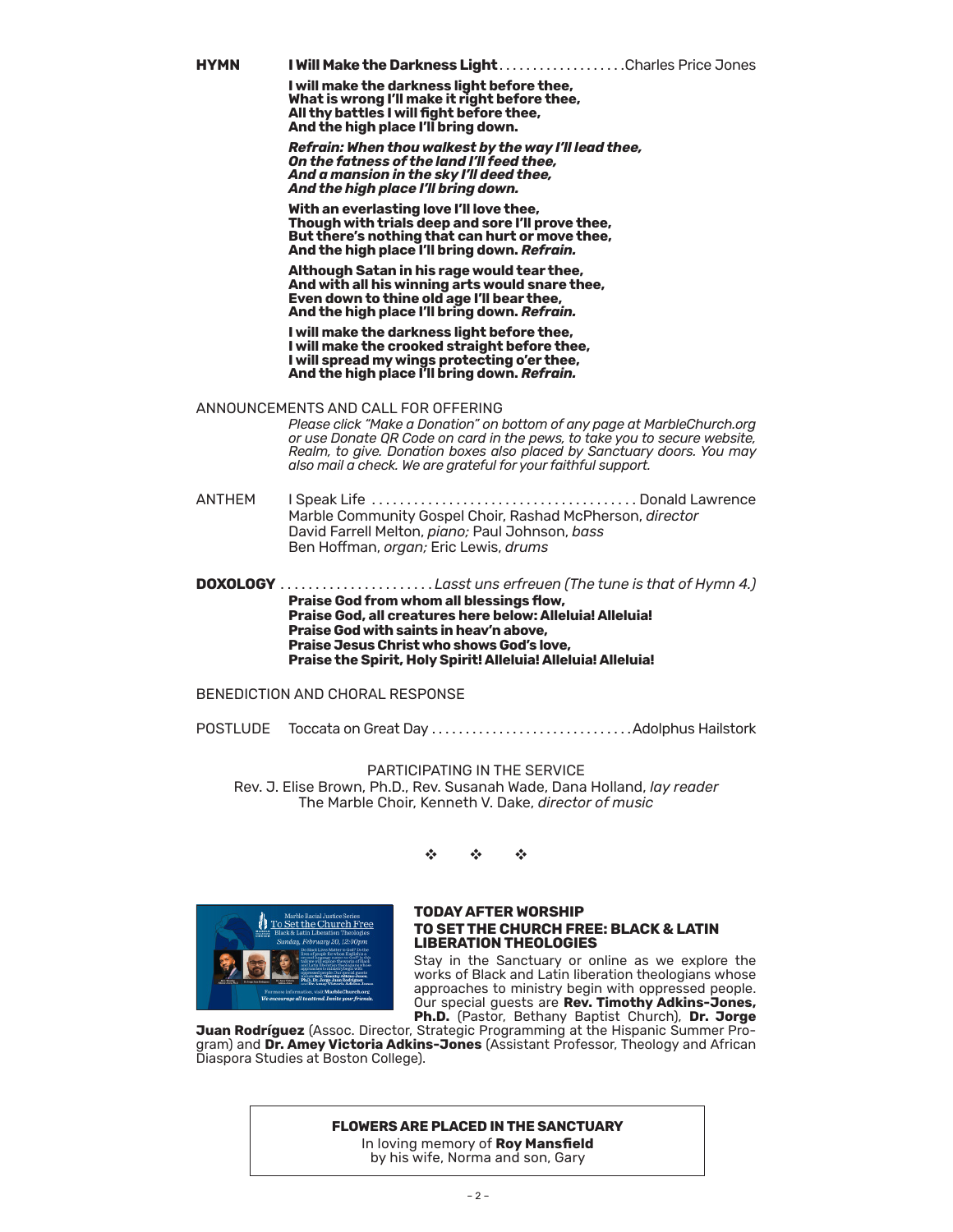### **WORSHIP NEXT WEEK**

*If you can't join us live, view archives at MarbleChurch.org/Watch*



**Wednesday, February 23** We Who Believe in Freedom Cannot Rest - Rev. Rashad McPherson **Midweek Worship goes live at MarbleChurch.org Wednesday mornings**. It's a worship resource to access whenever your schedule allows. For those who want to watch together, join a **virtual YouTube Premiere**  Party Wednesdays at 6:15pm, link on events calendar.

### **Sunday Worship, February 27 — 11:00am**

**Opening the Door** — Dr. Michael Bos *Transfiguration Sunday* 

**The Gathering — Midweek Worship**

*In-Person Worship* — *We join NYC and other faith communities in requiring proof of full vaccination for those 12 and older to attend Worship and other events. We also continue to require everyone age 2 or older to wear a mask and maintain social distancing. Anything we can do to keep one another safe is an act of love. For details including updated safety protocols, visit MarbleChurch.org.*



#### **Ash Wednesday Worship, 6:15pm March 2**

**Create in Me…** — Rev. J. Elise Brown, Ph.D. In the Sanctuary. Holy Communion. Music by Kenneth Dake

## GOD LEADETH ME

**Text: Joseph H. Gilmore, 1862, alt.; Music:** *Aughton* **by William B. Bradbury, 1864**

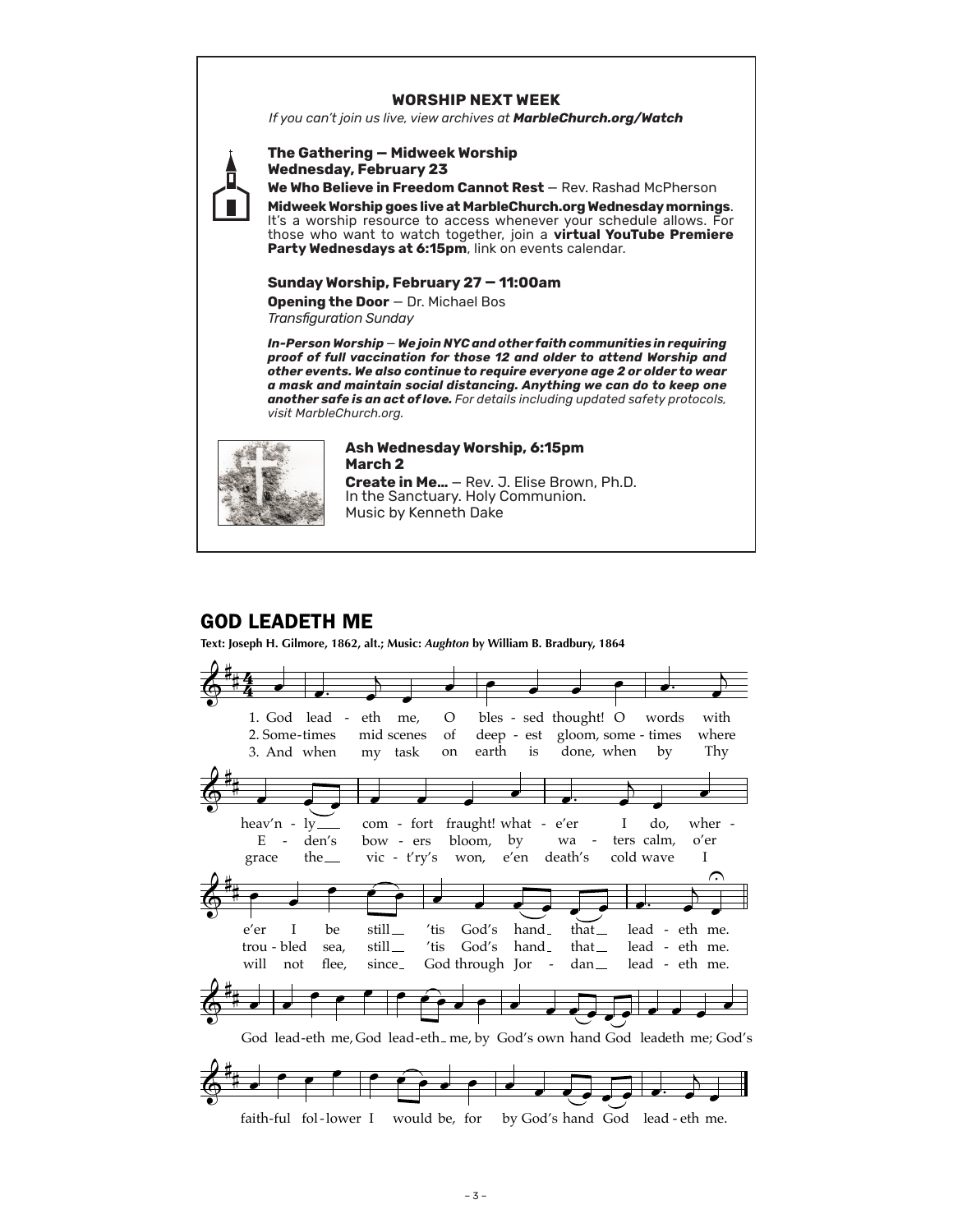*Visit MarbleChurch.org for more events, details, and most up-to-date information.* 

#### **BEFORE WORSHIP**



*Prayer Circle* — **10:00am, Chapel** *(downstairs)* **& Zoom.** Weekly time of prayer and music. The Circle is always open — all you need is a willing heart!

*10:00 O'Clock Hour* — **10:00am, Marble Loft** *(next door, 274 5th Ave). Marble's Future: from Strength to Strength. Please see page 5 for details. Attend in person (limited-capacity), or live stream.*

#### **CYF CORNER — CHILDREN, YOUTH & FAMILIES MINISTRY**

*Sunday School & Youth Group* — *Pre-K – 6th Grades Classes*: 10:00am.*Children's Choir*: 11:10am. *Youth Choir:* 10:00am. *7th-12th Grade* attend 11:00am Worship, followed by *Youth Group* at 12:00pm.*No infant or toddler childcare.* For details, please contact Brian Hampton, BHampton@MarbleChurch.org or Rev. Brittany, BHanlin@ MarbleChurch.org. *Sunday School continues online until further notice. Please stay tuned for updates.* Questions? Please contact Brian Hampton, BHampton@MarbleChurch. org or Rev. Brittany, BHanlin@MarbleChurch.org.

*This week, please join us as we pray for the 15 Marble youth, Rev. Brittany and Mike Thurlow as they travel on their Service Trip to New Orleans* and help rebuild homes after destructive hurricanes. This service trip is an opportunity for them to explore their faith in the world, as we continue to discuss the effects of Climate Change on the most vulnerable communities. **Marble, thank you for your generous financial support for this year's Service Trip!**

#### *Become a Member!*

Whoever you are, wherever you are in your faith journey, wherever you live, we'd love to have you join us! *New Member Orientation begins Sunday, March 6, immediately following Worship.* Please contact Kim Sebastian-Ryan, KRyan@MarbleChurch.org, for details or to sign up.

#### **UPCOMING**



*Portraits in Black Art Exhibit* / **through February 28** — For Black History Month view visual art, from some of Marble's talented artists. Visit MarbleChurch.org/ engage/arts-ministry.

*Bereavement Group* / **Every Monday, 11:00am-12:00pm** — For those mourning the loss of a loved one. Led by Dr. Bill Lutz, via Zoom. Contact Judy Tulin.

*Afternoon Prayer* / **Tuesdays, 4:00-4:20pm** — Wind down your day with a brief time of sharing and prayer. Via Zoom video chat or phone.

*Chair Yoga* / **Every Thursday, 10:00-10:45am** — Center yourself physically and spiritually with this time of gentle movement via Zoom.

*PrimeTime (55+) Online Gatherings* / **Wednesday, February 23, 1:00pm** — We welcome back **Dr. Michael B. Brown**, former Marble Sr. Minister, to share some words of inspiration via Zoom. Join us **Ash Wednesday, March 2, for lunch (\$15) & Worship with Rev. Brittany, 12:30-2:00pm**. Register online, space limited. Contact Baleta McKenzie, BMcKenzie@ MarbleChurch.org.



*Caregivers Support Group* / **First Saturday of Month, 1:00-3:00pm**  — Caregiving presents considerable challenges: physical, emotional and economic. Each meeting provides confidential, professional, facilitated conversation offering guidance, healing and hope. Learn how to balance your life and be a Caregiver with new strength and vitality. Led by

Rev. Marion Gambardella. Contact Judy Tulin, JTulin@MarbleChurch.org.

#### **HELP OTHERS**



*Winter Coat Drive* — Please continue to donate **new or gently used** coats, hats, scarves and gloves for children and adults which will go to Osborne Association and to Urban Pathways which provides support to homeless and vulnerable New Yorkers. Leave in bins in 5th Ave Narthex and 29th St Prayer Room.

**Marble Fights Hunger** – We encourage you to bring canned/bottled food whenever you come to Marble. Donations benefit organizations including Icahn House. Drop-off bins in 5th Ave Narthex and 29th St Prayer Room.

*Prayer Shawl Ministry* **/ Monday, March 7, 5:00pm** – Gather for prayer and creating together via Zoom to knit/crochet prayer shawls for the ill or homebound. Contact Judy Tulin (JTulin@MarbleChurch.org).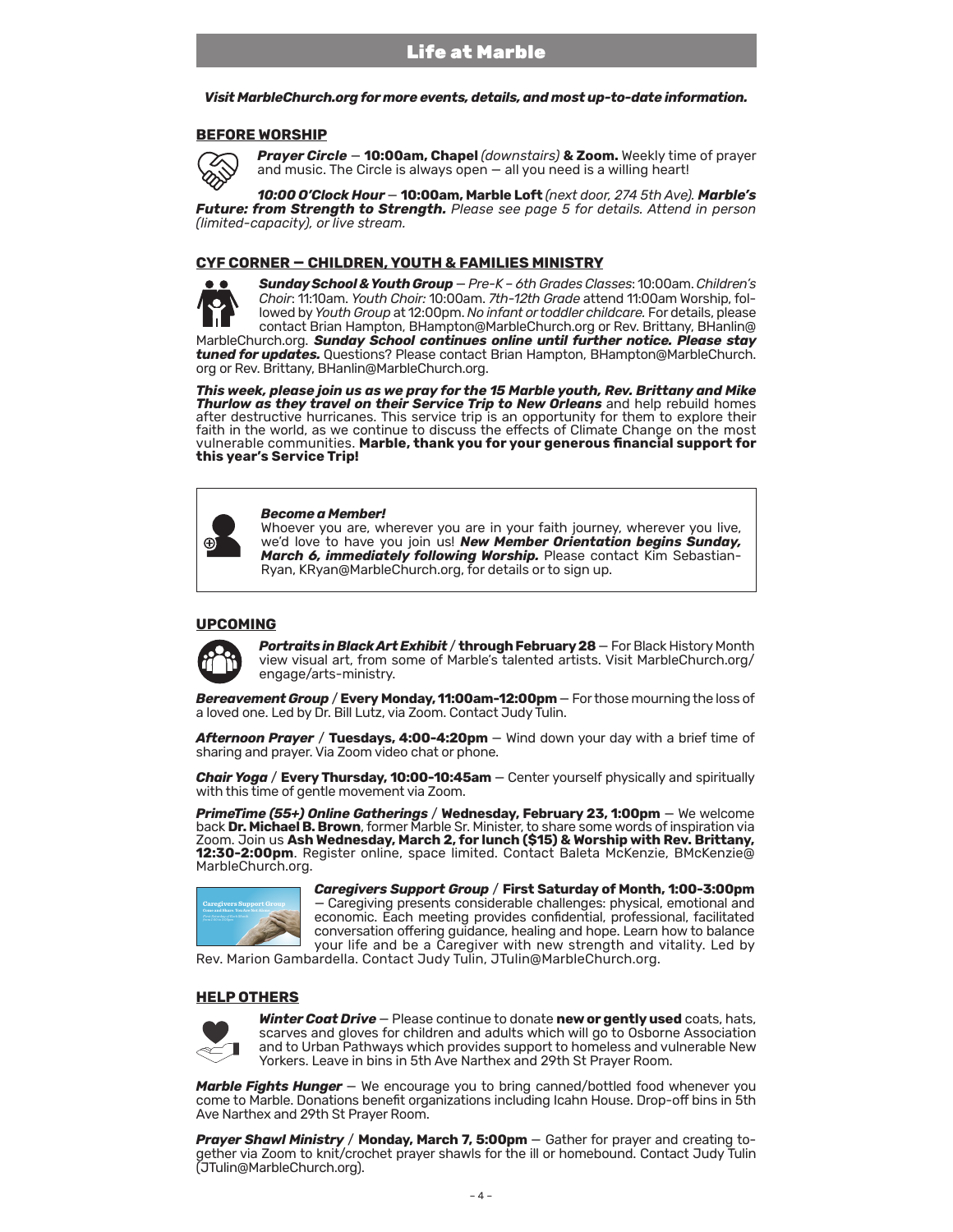## Spotlight



### **MARBLE'S FUTURE: FROM STRENGTH TO STRENGTH**

Be part of Marble's future and join our Strategic Planning Process. **Visit [MarbleChurch.org/](https://www.marblechurch.org/strength-to-strength) [strength-to-strength](https://www.marblechurch.org/strength-to-strength)** to learn more.

### **10:00 O'CLOCK HOUR — Sundays, through February 27**

Join us each Sunday as part of our Strategic Planning Process. In-person attendance in the Marble Loft (*274 5th Ave/limited capacity*). All sessions live streamed.

> **February 20** — Dr. Elise Brown *Why Now? Building on the Strength of Our Past and Renewed Strength for the Future*

**February 27** — Dr. Michael Bos *Every Voice Matters - How You Can Be Involved*



#### **WINTER GOSPEL CELEBRATION I Speak Life: Songs of Joy and Strength Sunday, February 27, 2:30pm**

Join the Marble Community Gospel Choir, directed by Rev. Rashad McPherson, in the Sanctuary for our first in-person concert since March 2020. Through soul-stirring Gospel music, be inspired, encouraged and empowered to become and to achieve all that God has for you.

*TICKETS*: \$20; \$15 in advance if purchased **by February 24**. \$15, seniors & students (with ID) at door. To purchase tickets, visit MarbleChurch.org.



#### **10:00 O'CLOCK HOUR: BIBLE STUDY Psalm 23 and 51 Sundays, March 6 & 13**

**Rabbi Yael Hammerman**, Ansche Chesed Synagogue (100th St and West End Ave), explores two beloved Psalms — Psalm 23 and Psalm 51, both are shared in liturgical services in the Jewish and Christian traditions. Hear how these sacred texts tie us together as people of faith. Join us in the Marble Loft *(274 5th Ave; limited capcity)* and online.



#### **MEMBERSHIP MATTERS**

The need to belong, to navigate these uncertain times with others, is essential to our well-being.<br>If you'd like to deepen your connection, join the Marble Family. Whoever you are, wherever you are in your faith journey, wherever you live – we invite you to take that step and journey forward with us!

#### **MEMBERSHIP ORIENTATION SESSIONS Sundays, March 6 & 13, after Worship**

Whether local or online, please contact Kim Sebastian-Ryan, KRyan@MarbleChurch.<br>org. We'd love to have you join us!



# **FACEBOOK LIVE LENTEN DEVOTIONAL**

**Tuesdays, March 8 – April 12, 8:30pm** Marble Ministers lead this prayerful way to end your day during this sacred season.

**March 8 & April 5** — Dr. Michael Bos **March 15 & April 12** — Dr. Elise Brown **March 22** — Rev. Susanah Wade **March 29** — Rev. Brittany Juliette Hanlin